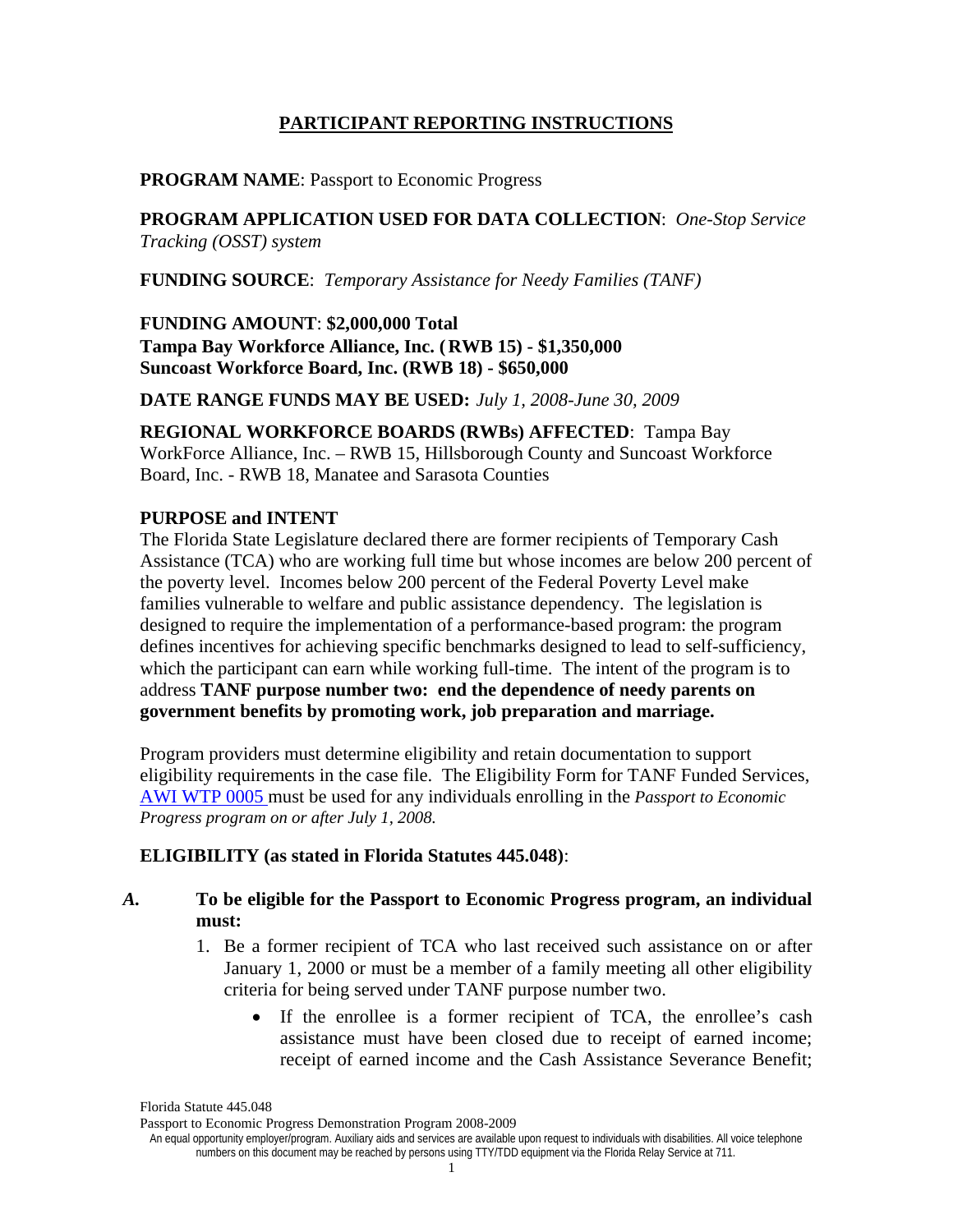increased earnings; increased receipt of Child Support with earned income, or has earned income and opts not to receive TCA.

- For the purpose of enrollees who are not former recipients of TCA, these individuals must meet TANF eligibility requirements. If the individual is a Non-Custodial Parent (NCP) and is enrolled under the definition of family as an NCP, the program must engage the participant to cooperate with Child Support Enforcement and pay child support. This is to meet requirements under TANF purpose number two.
- 2. Reside in the areas designated and funded for the Passport program.
- 3. Continue to meet the definition of family as indicated on the Eligibility Form for TANF Funded Services, AWI WTP 0005, which can be found on the *[Welfare Transition Website](http://www.floridajobs.org/workforce/WT_FormsRpts.html)*;
- 4. Meet citizenship or qualified non-citizenship status as indicated on the Eligibility Form for TANF Funded Services, AWI WTP 0005;
- 5. Remain below 200 percent of the [Federal Poverty Level](http://aspe.hhs.gov/poverty/poverty.shtml);
- 6. For the purpose of the *Passport bonuses,*
	- The participant must be employed full time, which for the purposes of this program means employment averaging at least 32 hours per week.
	- Have an average family income below 200 percent of the Federal Poverty Level for the six months preceding the date of application for each performance based incentive bonus. The Federal Poverty Level is available at<http://aspe.hhs.gov/poverty/poverty.shtml> .
- 7. The RWB must retain documentation regarding income.
	- Utilizing income from TCA and Food Stamps is appropriate. The RWB may use Florida On-line Recipient Integrated Data Access (FLORIDA) screens and/or self-attestations to verify household income for the previous six months. Other documentation, including pay stubs, verification of employment and bank statements will be accepted based on local operating procedures and State data validation requirements.

# *B.* **Bonuses or incentives are regionally defined for the purposes of the Passport program. Bonuses and incentives must be performance based.**

- *C.* In order to assist **former recipients of TCA** who are **participating in the Passport** program with the transition from welfare to self-sufficiency, transitional benefits **may be** provided for up to four years after the last month the family receives TCA. Transitional participants must meet all other eligibility criteria for each benefit listed under Florida Statute. Extended transitional services are defined as:
	- 1. Transitional education and training support services as specified in F.S. 445.030 for up to four years after the family is no longer receiving TCA;

Florida Statute 445.048

Passport to Economic Progress Demonstration Program 2008-2009

An equal opportunity employer/program. Auxiliary aids and services are available upon request to individuals with disabilities. All voice telephone numbers on this document may be reached by persons using TTY/TDD equipment via the Florida Relay Service at 711.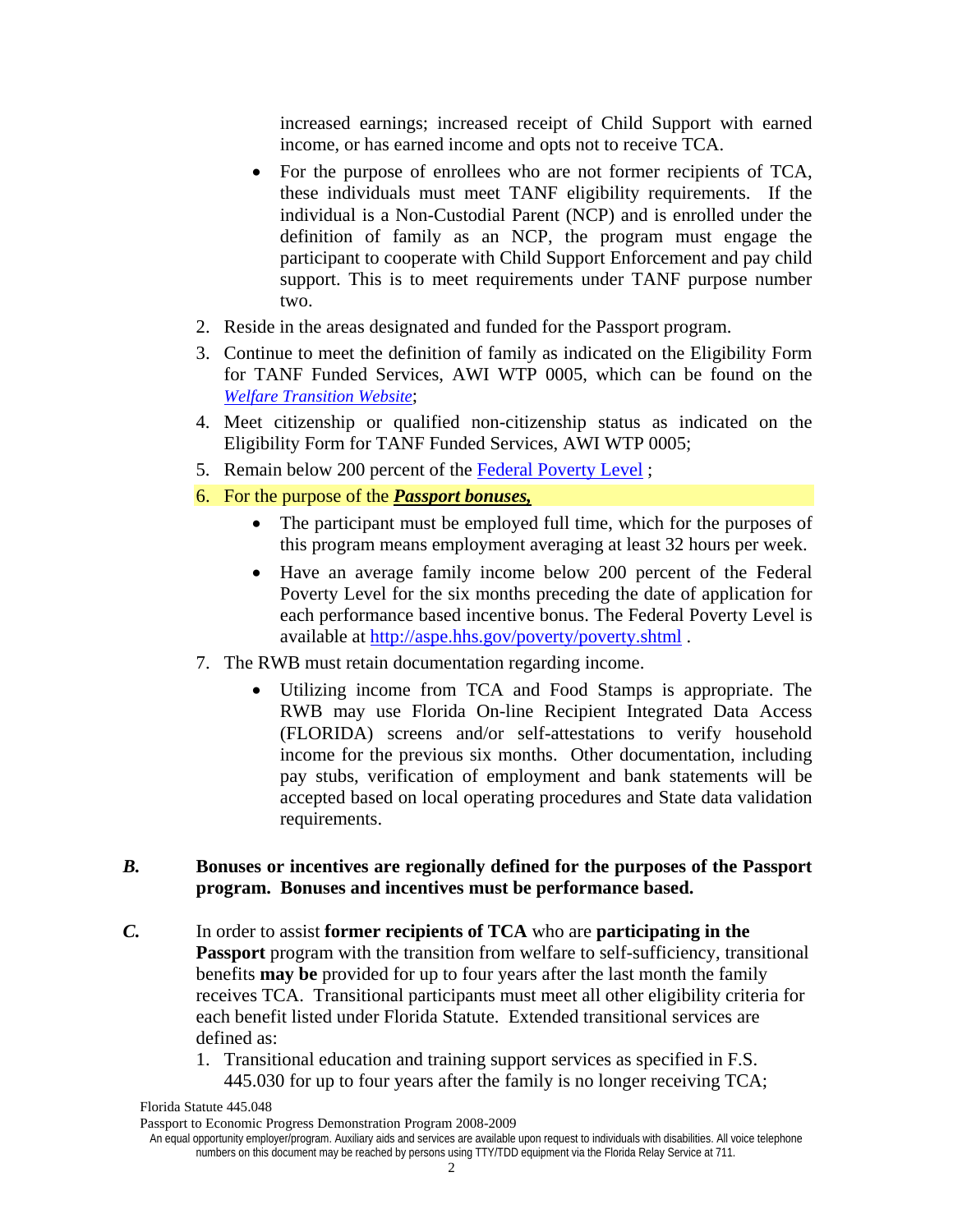- 2. Transitional transportation support services as specified in F.S. 445.031 for up to four years after the family is no longer receiving TCA; and
- 3. Transitional Childcare as specified in F.S. 445.032 for up to four years after the family is no longer receiving temporary cash assistance.

The language in 445.048 (3) (F.S.) does not constitute an entitlement. Extended transitional benefits may only be provided to former recipients of TCA according to Florida Statutes. The section of Florida Statues that clarifies Transitional Childcare as a support service was updated in 2007. In order for an individual to be eligible for transitional childcare, (s)he must be:

- A former welfare transition program participant or an individual redirected from cash assistance through Up-Front Diversion;
- Employed or actively seeking employment; and
- Below 200 percent of the Federal Poverty Level.

## **PERFORMANCE REPORTING REQUIREMENTS**:

Based on legislative language, Workforce Florida, Inc., (WFI) in conjunction with the Agency for Workforce Innovation (AWI) and the affected RWBs and program providers shall conduct a comprehensive evaluation of the effectiveness of the demonstration program. The evaluation is based on the degree to which clients accomplish agreed upon outcomes that are focused on ultimately achieving self-sufficiency.

## *General Instructions*

Evidence of the participant's involvement in the program and achievements are retrieved from the OSST system. Each service, activity and training entered in OSST must have a provider. The individual services, training and activities are identified as Passport affiliated based on the provider entered in the OSST system. The Passport FEID numbers and provider information are given below.

- Each individual who is enrolled in the program must have a *Benchmark -1* entered and open under the *Service Plan*. A TANF Benchmark-1 entered under the *Service Plan* with the 2008-2009 Passport provider will identify the individual as enrolled in the Passport program during 2008-2009 program year. This benchmark must remain open during the program year or until the participant exits the Passport program.
- If a separate funding source is used for services (i.e. regular TANF Formula Funds), activities or training, enter the appropriate funding source's information. If the provider does not exist in OSST, add the provider to OSST based on the RWBs local operating procedures.
- Beginning with the month of July 2008, each RWB shall enter all participant data for each participant enrolled in Passport 2008-2009 in OSST. This includes goals, barriers, benchmarks, employment activities, trainings, and services. Participant information must be entered within **ten days after each full month** for the duration of the grant. The reports will be pulled and reviewed on the **first working day after the tenth** of the following month.

Florida Statute 445.048

Passport to Economic Progress Demonstration Program 2008-2009

An equal opportunity employer/program. Auxiliary aids and services are available upon request to individuals with disabilities. All voice telephone numbers on this document may be reached by persons using TTY/TDD equipment via the Florida Relay Service at 711.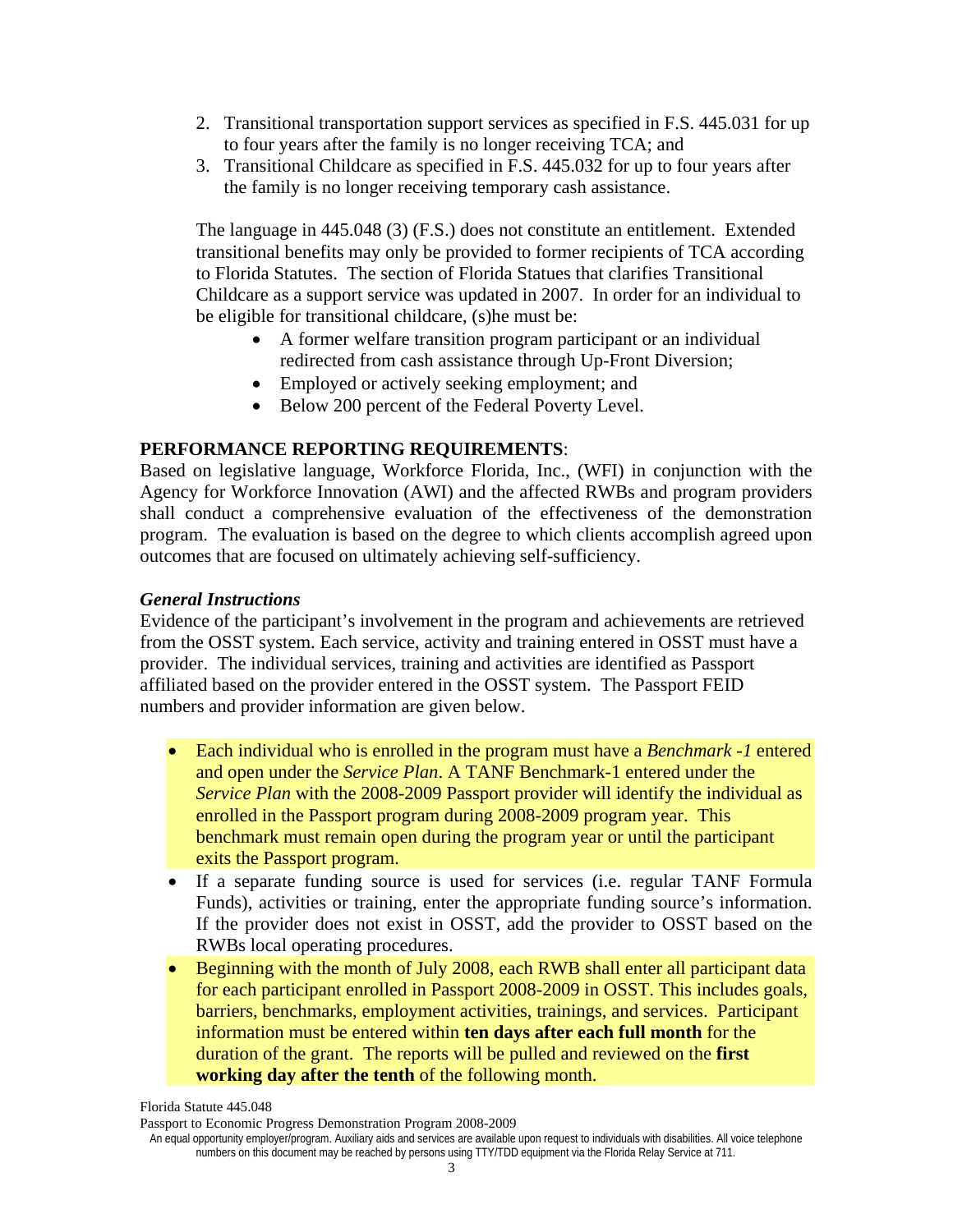• Other information will be pulled from the OSST system and compiled in the reports provided to WFI. This information includes goals, barriers to employment, educational levels, and support services. Data entry on the *Skill Development and Plan Development* screens will be critical for reporting.

## **The Passport to Economic Progress demonstration program provider information and Federal Employment Identification (FEID) number:**

#### **Passport provider for Region 15**

Provider Name: 2008 Passport RWB 15 Phone: 813-930-7400 FEID Number: 70120080715

#### **Passport provider for Region 18**

Provider Name: 2008 Passport RWB 18 Phone: 941-714-7449 FEID Number: 70120080718

## **1. Benchmarks**

## **A. General Benchmarks Information:**

- *1.* The Passport to Economic Progress program offers performance based incentive bonuses. Receipt of incentive bonuses are contingent upon achieving specific **goals or benchmarks** agreed to and documented in the participant's signed **self-sufficiency plan**.
- *2.* If a program participant receives an incentive or bonus, a correlated benchmark **must** be entered on the *Skill Development* screen, and a goal must be entered and detailed on the *Plan Development* screen. The WFI will receive a record of all benchmarks entered with an outcome of *Completed* and a list of goals associated with the case.
- *3.* Documentation to support data entered in the system is required to be retained in the file for audit and monitoring.
- *4.* If a participant was enrolled and engaged under the 2007-2008 program and is to be served under the 2008-2009 program, the participant must be determined eligible for the 2008-2009 year. An Eligibility Form for TANF Funded Services, AWI 0005, must be completed. The enrollment benchmark for the 2007-2008 year must be **ended**. A new enrollment benchmark with the appropriate provider must be entered.

## *5.* **Benchmarks**

Florida Statute 445.048

An equal opportunity employer/program. Auxiliary aids and services are available upon request to individuals with disabilities. All voice telephone numbers on this document may be reached by persons using TTY/TDD equipment via the Florida Relay Service at 711.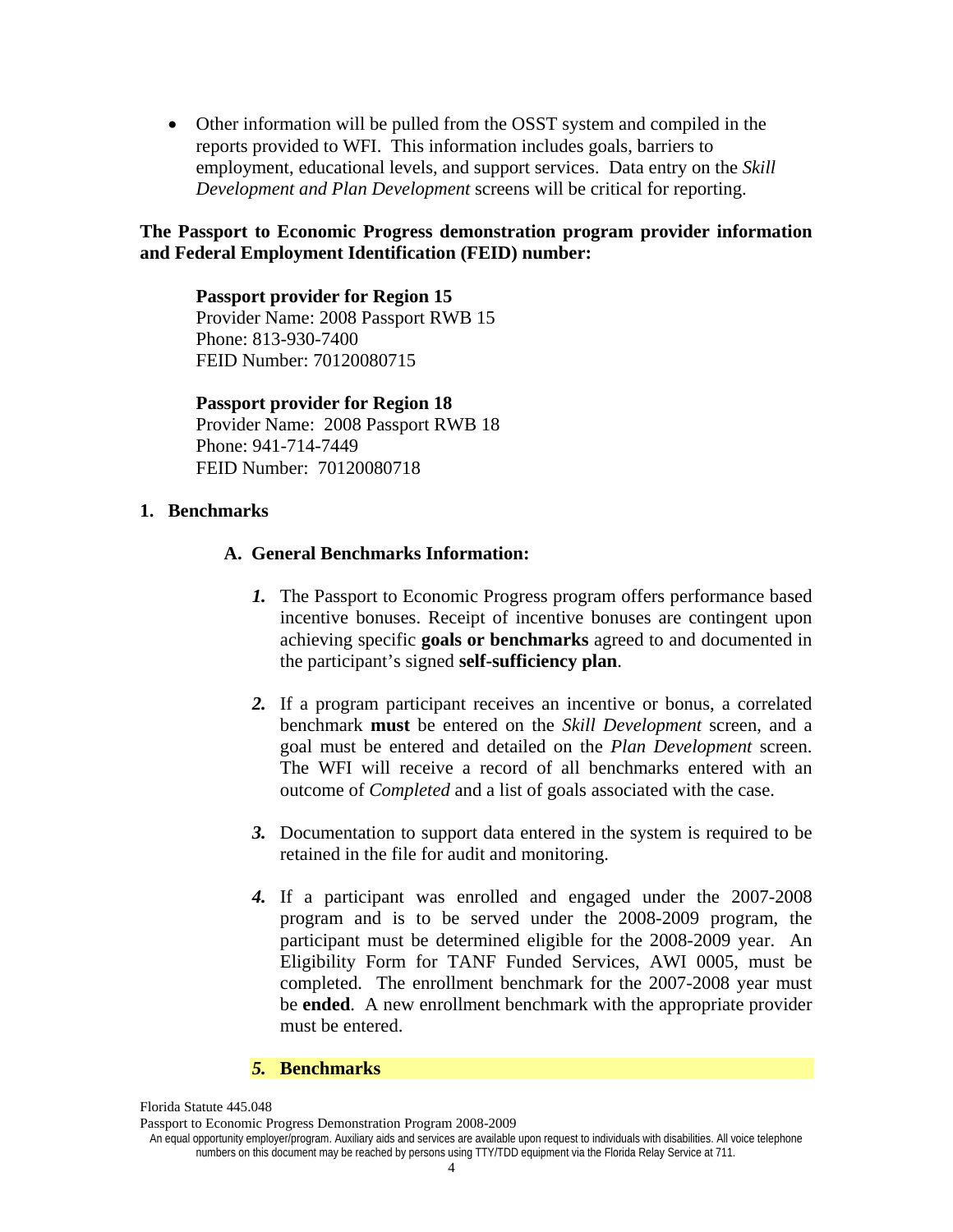- **TANF Benchmark -1 (851):** is the **enrollment benchmark**. This benchmark is entered under *Add Services* once the individual has been determined or re-determined eligible and is enrolled in the Passport to Economic Progress program. Each individual enrolled in the program **must** have a *Benchmark - 1* **entered and open** under the *Service Plan* during program engagement. This benchmark must remain open during the receipt of Passport services, bonuses, or until the participant exits the Passport demonstration program.
- **TANF Benchmark -2 (852): Applied for Earned Income Tax Credit (EITC).** This benchmark is entered by selecting *Add* under the *Service Plan* if the participant applies for the EITC during the Passport program year. If the participant **receives** the EITC, end the service benchmark with an outcome of *Completed*. If the individual did not receive the EITC, enter an outcome other than *Completed.* This TANF benchmark may only be entered once. Documentation may include the application with a confirmation number for regular EITC, pay stubs for advanced EITC with a reflection of line item for EITC and/or self-attestation.
- **TANF Benchmark 3 (853): Attained a GED or high school diploma.** This benchmark is entered by selecting *Add* under the *Service Plan* if the participant attains a GED or high school diploma during the Passport program year. This benchmark may only be entered once. The self-sufficiency plan and the activity/training information (on the *Skill Development* screen) should reflect the goal. Please update the *Plan Development* screen under the *Educational Details* tab with the appropriate educational attainment. The *Goals and Interests* section of the *Plan Development* screen should reflect the education process. **To be counted as a successful achievement, the benchmark must be ended with an outcome of** *Completed.*
- **TANF Benchmark 4 (854): Attained a vocational education certificate or a job skills training certificate as stated in the self-sufficiency plan**. This benchmark is entered by selecting *Add* under the *Service Plan* if the participant attains a vocational education or training (related to employment) certificate during the Passport program year. This TANF benchmark may be entered more than one time. The self-sufficiency plan and the activity/training information (on the Skill Development screen) should reflect details of the goal achieved. Please update the *Plan Development* screen under the *Educational Details* tab with the

Florida Statute 445.048

An equal opportunity employer/program. Auxiliary aids and services are available upon request to individuals with disabilities. All voice telephone numbers on this document may be reached by persons using TTY/TDD equipment via the Florida Relay Service at 711.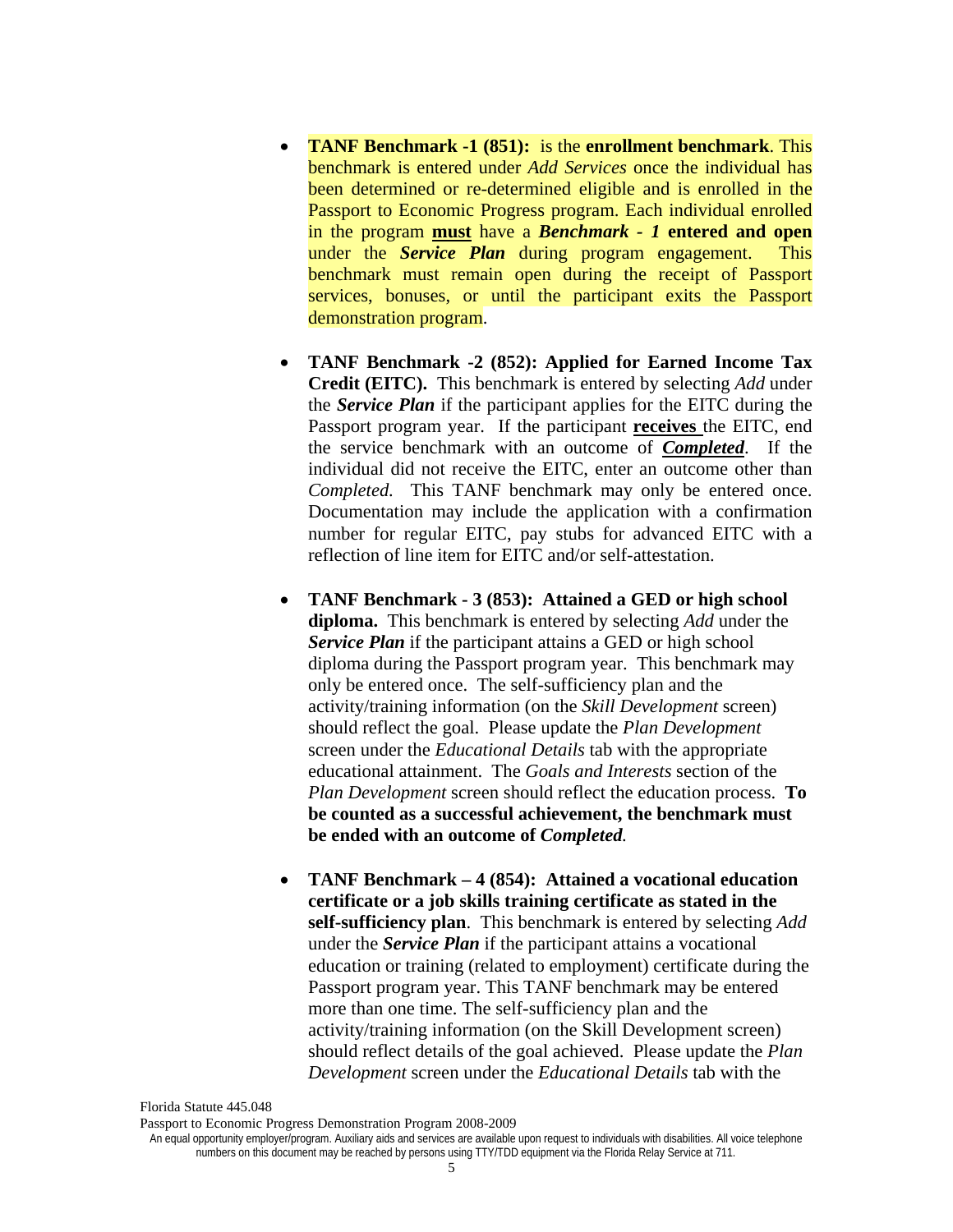appropriate educational attainment information and the goal section with the appropriate goal information. To be counted as a successful achievement, the TANF benchmark must be ended with an outcome of *Completed.*

- **TANF Benchmark -5 (855): Upgrade position.** This benchmark is entered by selecting *Add* under the *Service Plan* if the participant obtains an upgraded position. This benchmark may be entered more than once. The self-sufficiency plan should reflect the details of the goal achieved. Update the *Skill Development*  screen with the new position/employment appropriately. To be counted as a successful achievement, the benchmark must be ended with an outcome of *Completed.*
- **TANF Benchmark 6 (856): Increase available income.** This benchmark is entered by selecting *Add* under *Service Plan* if the participant obtains an increase in available income through an increase in wages/earnings, an addition of fringe benefits, an increase in hours, and/or a shift differential. These examples are the only reasons a Benchmark 6 is entered in the system. This benchmark may be entered more than once. The self-sufficiency plan should reflect the details of the goal achieved. Update the *Skill Development* screen with the new position/employment appropriately. To be counted as a successful achievement, the benchmark must be ended with an outcome of *Completed.*
- **TANF Benchmark 7 (857): Retention 30 days.** This benchmark is entered by selecting *Add* under the *Service Plan* if the participant retains employment for 30 days at a minimum of 32 hours per week. This benchmark may only be entered once per job. The self-sufficiency plan should reflect the type and detail of the job retention goal. Update the *Skill Development* screen with the job follow-up information. To be counted as a successful achievement, the benchmark must be ended with an outcome of *Completed.* Update the *Plan Development* screen with the job retention goal information.
- **TANF Benchmark -8 (858): Retention 90 days.** This benchmark is entered by selecting *Add* under the *Service Plan* if the participant retains employment for 90 days at a minimum of 32 hours per week. This benchmark should only be entered once per job. The self-sufficiency plan should reflect the detail of the job retention goal. Update the *Skill Development* screen with the job follow-up information. To be counted as a successful achievement, the benchmark must be ended with an outcome of

Florida Statute 445.048

Passport to Economic Progress Demonstration Program 2008-2009

An equal opportunity employer/program. Auxiliary aids and services are available upon request to individuals with disabilities. All voice telephone numbers on this document may be reached by persons using TTY/TDD equipment via the Florida Relay Service at 711.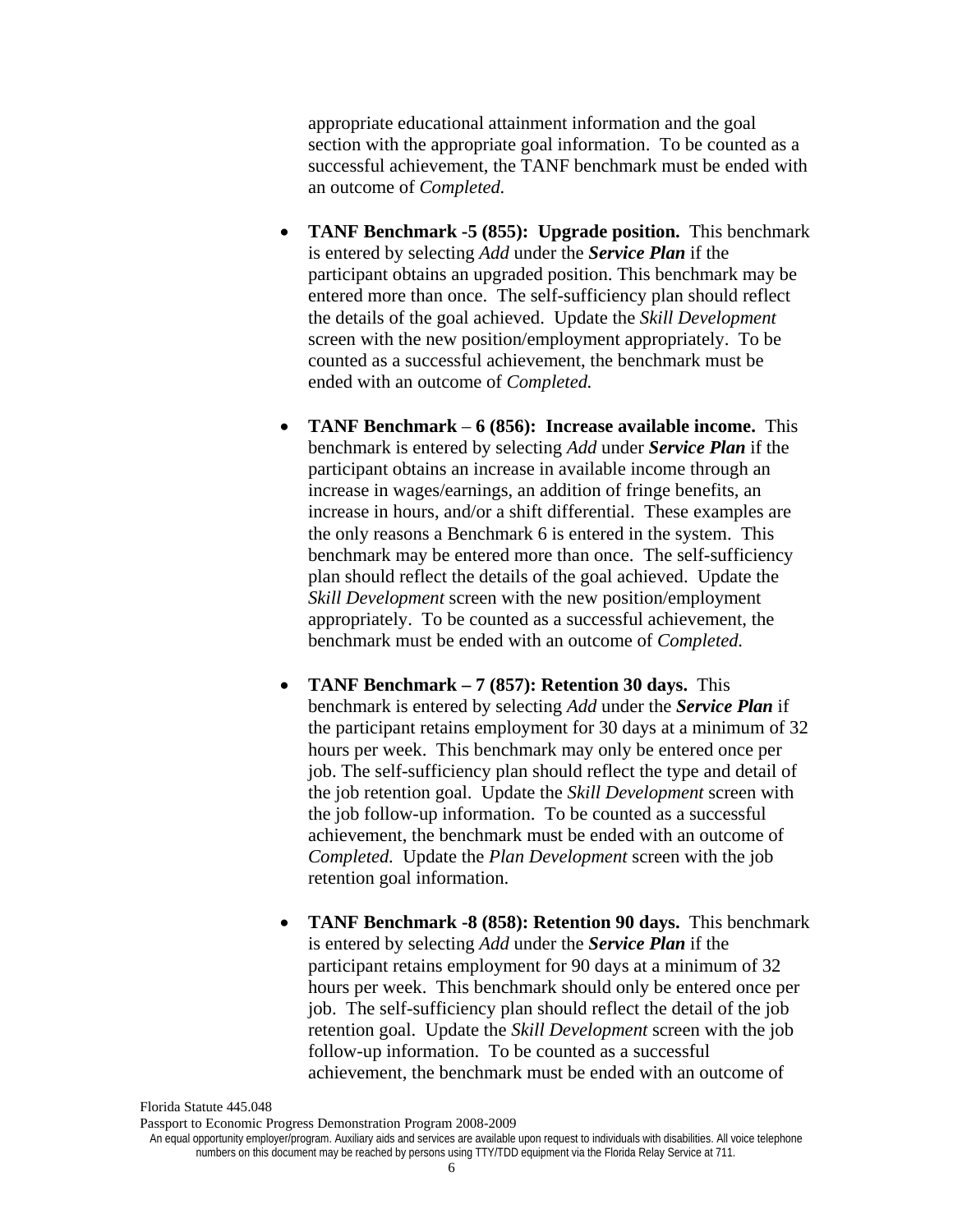*Completed.* Update the *Plan Development* screen with the job retention goal information.

- **TANF Benchmark 9 (859): Retention 180.** This benchmark is entered by selecting *Add* under the *Service Plan* if the participant retains employment for 180 days at a minimum of 32 hours per week. This benchmark should only be entered once per job. The self-sufficiency plan should reflect the type and detail of the job retention goal. Update the *Skill Development* screen with the job follow-up information. To be counted as a successful achievement, the benchmark must be ended with an outcome of completed. Update the *Plan Development* screen with the job retention goal information.
- *6.* **The following are Activity Benchmarks. These benchmarks are entered under the activity section of the** *Skill Development* **screen with the appropriate Passport to Economic Progress provider.** 
	- **TANF Benchmark -1 (851): Participant completed other selfsufficiency goal.** This benchmark is entered by selecting *Add Activity* under the *Skill Development* section of the *Skill Development* screen if the participant receives a bonus incentive for any other reason that is not identified by another benchmark listed in the reporting instructions. The self-sufficiency plan must reflect the detail of the goal. Update the *Plan Development* screen with the goal information. To be counted as a successful achievement, the benchmark must be ended with an outcome of *Completed.*

## *2.* **Non-Benchmark Data Entry**

Other information will be collected from the OSST system.

- **Educational Attainment**: on the *Plan Development* screen, the user can enter and update the participant's educational level. To enter the program participant's educational level, the user must select the *Edit*  tab under the *Education Details.* **Educational levels will be reported to the WFI.**
- **Barriers to Employment:** on the *Plan Development* screen, the user can enter barriers to employment by selecting the *Add* tab under the *Needs and Barriers* sub-heading. **Statistics regarding four specific barriers will be reported to WFI.** The barriers are "Criminal" Record", "Probation/Parole Record", "Medical/Dental Care" and "English as a Second Language". Please note, if a participant discloses substance abuse and/or mental health issues, the barrier

Florida Statute 445.048

An equal opportunity employer/program. Auxiliary aids and services are available upon request to individuals with disabilities. All voice telephone numbers on this document may be reached by persons using TTY/TDD equipment via the Florida Relay Service at 711.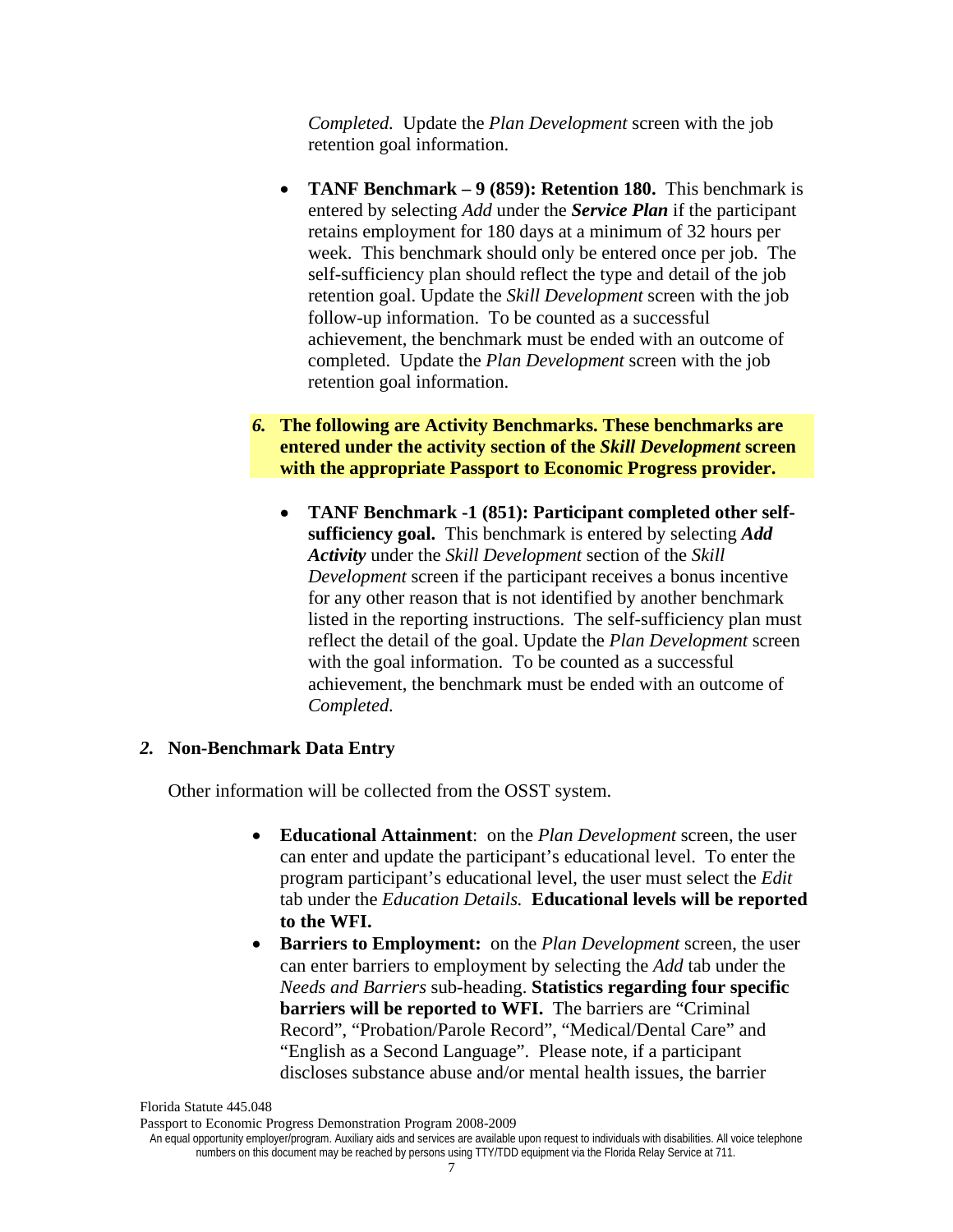entered should be "Medical/Dental Care". Program participants should be assisted to overcome or to get help with barriers.

• **Support Services:** on the *Skill Development* screen, users can record the support services a program participant is receiving by selecting the *Add* tab under the *Service Plan* sub-heading. Support services funded by TANF dollars must be entered in OSST. This includes transitional support services, Passport funded support services or other support services provided through local TANF dollars/TANF programs. **WFI will receive information regarding the number of Passport participants receiving transitional services, childcare, transportation, etc.** 

# **QUARTERLY REPORTS**

Each month, AWI in will retrieve data from OSST and prepare program performance reports using the data.

# **CLOSE OUT INSTRUCTIONS**

## **A. 2007-2008 Program Participants:**

- If the Passport participant was enrolled during the 2007-2008 program year and will not be served using Passport funds during the 2008-2009 program year, the case may be left open to record retention data.
	- i. A new enrollment benchmark should not be entered.
	- ii. If the Passport program will no longer expend Passport TANF funds on the participant and retention data is not being recorded in the system, the case should be terminated. The *Actual End Date (*for all services and benchmarks with the Passport provider) should be entered to reflect the last day on which the individual was a Passport participant, when the service ended (activity, training, etc.), or when the benchmark was achieved.
- Longitudinal benchmarks may be entered on 2007-2008 participants no later than March 10, 2009. The final report will be pulled on the first working day after the tenth of March, 2009. If the case is not being tracked for retention based on the reporting instructions, the case should be closed, unless the case has been enrolled in the 2008-2009 program.

## **B. 2008-2009 Program Participants**

• If the participant is being enrolled in the 2008-2009 program year and will be provided services with 2008-2009 Passport dollars, a **TANF Benchmark 1** with the correct provider must be entered under the *Service Plan* to reflect 2008-2009 eligibility and enrollment. Staff must also ensure that the participant is eligible for the 2008-2009 program year by completing the

Passport to Economic Progress Demonstration Program 2008-2009

An equal opportunity employer/program. Auxiliary aids and services are available upon request to individuals with disabilities. All voice telephone numbers on this document may be reached by persons using TTY/TDD equipment via the Florida Relay Service at 711.